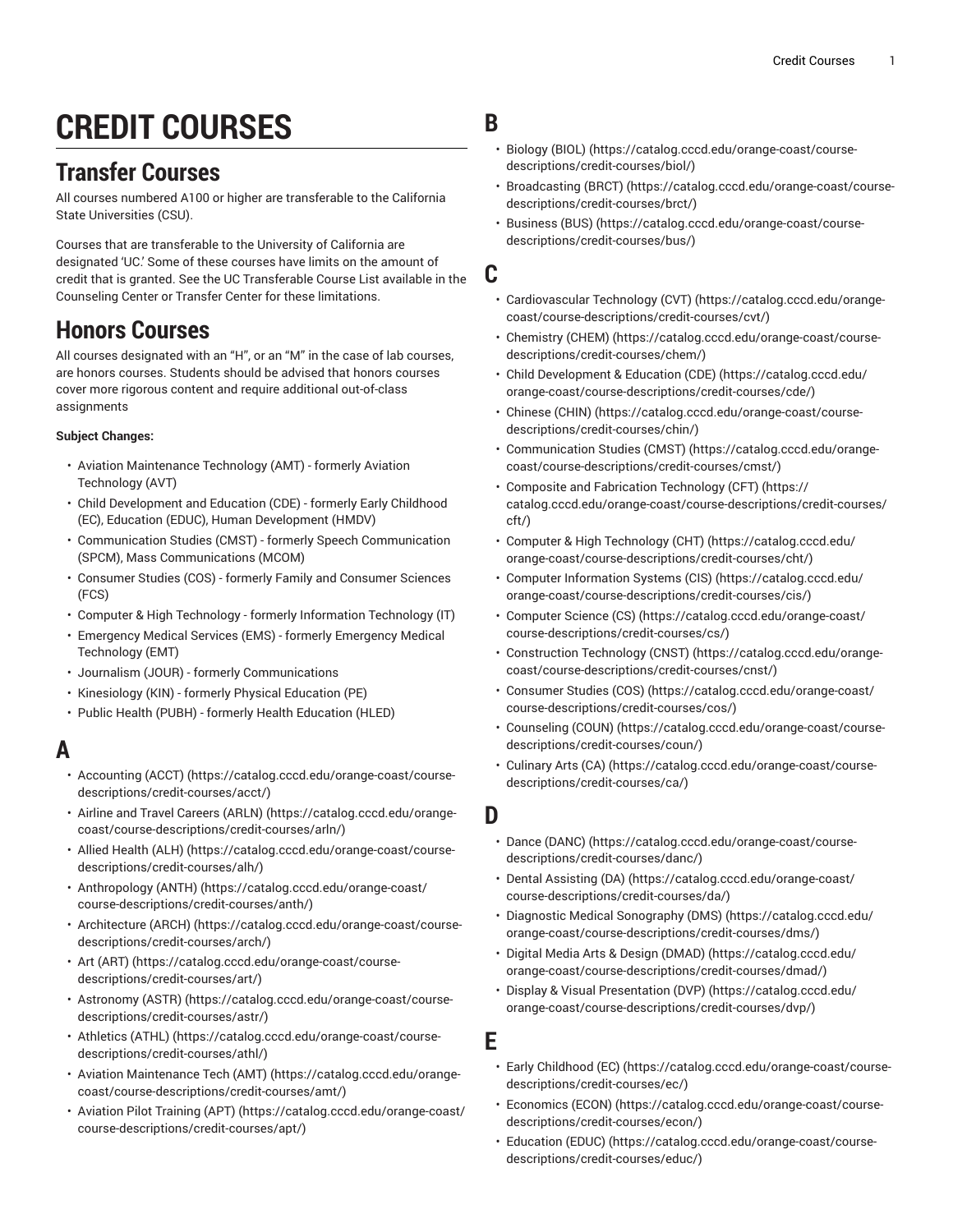- Electronics [Technology](https://catalog.cccd.edu/orange-coast/course-descriptions/credit-courses/elec/) (ELEC) [\(https://catalog.cccd.edu/orange](https://catalog.cccd.edu/orange-coast/course-descriptions/credit-courses/elec/)[coast/course-descriptions/credit-courses/elec/\)](https://catalog.cccd.edu/orange-coast/course-descriptions/credit-courses/elec/)
- [Emergency](https://catalog.cccd.edu/orange-coast/course-descriptions/credit-courses/ems/) Medical Services (EMS) ([https://catalog.cccd.edu/](https://catalog.cccd.edu/orange-coast/course-descriptions/credit-courses/ems/) [orange-coast/course-descriptions/credit-courses/ems/](https://catalog.cccd.edu/orange-coast/course-descriptions/credit-courses/ems/))
- [Engineering \(ENGR\)](https://catalog.cccd.edu/orange-coast/course-descriptions/credit-courses/engr/) ([https://catalog.cccd.edu/orange-coast/course](https://catalog.cccd.edu/orange-coast/course-descriptions/credit-courses/engr/)[descriptions/credit-courses/engr/\)](https://catalog.cccd.edu/orange-coast/course-descriptions/credit-courses/engr/)
- [English \(ENGL\)](https://catalog.cccd.edu/orange-coast/course-descriptions/credit-courses/engl/) ([https://catalog.cccd.edu/orange-coast/course](https://catalog.cccd.edu/orange-coast/course-descriptions/credit-courses/engl/)[descriptions/credit-courses/engl/](https://catalog.cccd.edu/orange-coast/course-descriptions/credit-courses/engl/))
- [English as a Second Language \(ESL\)](https://catalog.cccd.edu/orange-coast/course-descriptions/credit-courses/esl/) ([https://catalog.cccd.edu/](https://catalog.cccd.edu/orange-coast/course-descriptions/credit-courses/esl/) [orange-coast/course-descriptions/credit-courses/esl/](https://catalog.cccd.edu/orange-coast/course-descriptions/credit-courses/esl/))
- Environmental [Science/Ecology](https://catalog.cccd.edu/orange-coast/course-descriptions/credit-courses/esec/) (ESEC) [\(https://catalog.cccd.edu/](https://catalog.cccd.edu/orange-coast/course-descriptions/credit-courses/esec/) [orange-coast/course-descriptions/credit-courses/esec/\)](https://catalog.cccd.edu/orange-coast/course-descriptions/credit-courses/esec/)
- Ethnic [Studies](https://catalog.cccd.edu/orange-coast/course-descriptions/credit-courses/eths/) (ETHS) [\(https://catalog.cccd.edu/orange-coast/](https://catalog.cccd.edu/orange-coast/course-descriptions/credit-courses/eths/) [course-descriptions/credit-courses/eths/](https://catalog.cccd.edu/orange-coast/course-descriptions/credit-courses/eths/))

#### **F**

- [Fashion](https://catalog.cccd.edu/orange-coast/course-descriptions/credit-courses/fash/) (FASH) ([https://catalog.cccd.edu/orange-coast/course](https://catalog.cccd.edu/orange-coast/course-descriptions/credit-courses/fash/)[descriptions/credit-courses/fash/\)](https://catalog.cccd.edu/orange-coast/course-descriptions/credit-courses/fash/)
- Film & [Television](https://catalog.cccd.edu/orange-coast/course-descriptions/credit-courses/film/) (FILM) ([https://catalog.cccd.edu/orange-coast/](https://catalog.cccd.edu/orange-coast/course-descriptions/credit-courses/film/) [course-descriptions/credit-courses/film/\)](https://catalog.cccd.edu/orange-coast/course-descriptions/credit-courses/film/)
- Food Service [Management](https://catalog.cccd.edu/orange-coast/course-descriptions/credit-courses/fsm/) (FSM) ([https://catalog.cccd.edu/orange](https://catalog.cccd.edu/orange-coast/course-descriptions/credit-courses/fsm/)[coast/course-descriptions/credit-courses/fsm/\)](https://catalog.cccd.edu/orange-coast/course-descriptions/credit-courses/fsm/)
- Foods & [Nutrition](https://catalog.cccd.edu/orange-coast/course-descriptions/credit-courses/fn/) (FN) [\(https://catalog.cccd.edu/orange-coast/](https://catalog.cccd.edu/orange-coast/course-descriptions/credit-courses/fn/) [course-descriptions/credit-courses/fn/\)](https://catalog.cccd.edu/orange-coast/course-descriptions/credit-courses/fn/)
- French [\(FREN\)](https://catalog.cccd.edu/orange-coast/course-descriptions/credit-courses/fren/) [\(https://catalog.cccd.edu/orange-coast/course](https://catalog.cccd.edu/orange-coast/course-descriptions/credit-courses/fren/)[descriptions/credit-courses/fren/\)](https://catalog.cccd.edu/orange-coast/course-descriptions/credit-courses/fren/)

# **G**

- [Gender Studies \(GNDR\)](https://catalog.cccd.edu/orange-coast/course-descriptions/credit-courses/gndr/) ([https://catalog.cccd.edu/orange-coast/](https://catalog.cccd.edu/orange-coast/course-descriptions/credit-courses/gndr/) [course-descriptions/credit-courses/gndr/\)](https://catalog.cccd.edu/orange-coast/course-descriptions/credit-courses/gndr/)
- [Geography \(GEOG\)](https://catalog.cccd.edu/orange-coast/course-descriptions/credit-courses/geog/) ([https://catalog.cccd.edu/orange-coast/course](https://catalog.cccd.edu/orange-coast/course-descriptions/credit-courses/geog/)[descriptions/credit-courses/geog/\)](https://catalog.cccd.edu/orange-coast/course-descriptions/credit-courses/geog/)
- [Geology \(GEOL\) \(https://catalog.cccd.edu/orange-coast/course](https://catalog.cccd.edu/orange-coast/course-descriptions/credit-courses/geol/)[descriptions/credit-courses/geol/](https://catalog.cccd.edu/orange-coast/course-descriptions/credit-courses/geol/))
- [German \(GRMN\)](https://catalog.cccd.edu/orange-coast/course-descriptions/credit-courses/grmn/) ([https://catalog.cccd.edu/orange-coast/course](https://catalog.cccd.edu/orange-coast/course-descriptions/credit-courses/grmn/)[descriptions/credit-courses/grmn/\)](https://catalog.cccd.edu/orange-coast/course-descriptions/credit-courses/grmn/)
- [Global Studies \(GLST\)](https://catalog.cccd.edu/orange-coast/course-descriptions/credit-courses/glst/) ([https://catalog.cccd.edu/orange-coast/](https://catalog.cccd.edu/orange-coast/course-descriptions/credit-courses/glst/) [course-descriptions/credit-courses/glst/\)](https://catalog.cccd.edu/orange-coast/course-descriptions/credit-courses/glst/)

# **H**

- Health [Education](https://catalog.cccd.edu/orange-coast/course-descriptions/credit-courses/hled/) (HLED) ([https://catalog.cccd.edu/orange-coast/](https://catalog.cccd.edu/orange-coast/course-descriptions/credit-courses/hled/) [course-descriptions/credit-courses/hled/\)](https://catalog.cccd.edu/orange-coast/course-descriptions/credit-courses/hled/)
- Heating & Air [Conditioning](https://catalog.cccd.edu/orange-coast/course-descriptions/credit-courses/hvac/) (HVAC) [\(https://catalog.cccd.edu/orange](https://catalog.cccd.edu/orange-coast/course-descriptions/credit-courses/hvac/)[coast/course-descriptions/credit-courses/hvac/\)](https://catalog.cccd.edu/orange-coast/course-descriptions/credit-courses/hvac/)
- [History](https://catalog.cccd.edu/orange-coast/course-descriptions/credit-courses/hist/) (HIST) ([https://catalog.cccd.edu/orange-coast/course](https://catalog.cccd.edu/orange-coast/course-descriptions/credit-courses/hist/)[descriptions/credit-courses/hist/](https://catalog.cccd.edu/orange-coast/course-descriptions/credit-courses/hist/))
- [Horticulture](https://catalog.cccd.edu/orange-coast/course-descriptions/credit-courses/hort/) (HORT) ([https://catalog.cccd.edu/orange-coast/course](https://catalog.cccd.edu/orange-coast/course-descriptions/credit-courses/hort/)[descriptions/credit-courses/hort/](https://catalog.cccd.edu/orange-coast/course-descriptions/credit-courses/hort/))
- [Hospitality,](https://catalog.cccd.edu/orange-coast/course-descriptions/credit-courses/htt/) Travel & Tourism (HTT) ([https://catalog.cccd.edu/orange](https://catalog.cccd.edu/orange-coast/course-descriptions/credit-courses/htt/)[coast/course-descriptions/credit-courses/htt/\)](https://catalog.cccd.edu/orange-coast/course-descriptions/credit-courses/htt/)
- Hotel [Management](https://catalog.cccd.edu/orange-coast/course-descriptions/credit-courses/htel/) (HTEL) [\(https://catalog.cccd.edu/orange-coast/](https://catalog.cccd.edu/orange-coast/course-descriptions/credit-courses/htel/) [course-descriptions/credit-courses/htel/\)](https://catalog.cccd.edu/orange-coast/course-descriptions/credit-courses/htel/)
- Human [Development](https://catalog.cccd.edu/orange-coast/course-descriptions/credit-courses/hmdv/) (HMDV) [\(https://catalog.cccd.edu/orange](https://catalog.cccd.edu/orange-coast/course-descriptions/credit-courses/hmdv/)[coast/course-descriptions/credit-courses/hmdv/\)](https://catalog.cccd.edu/orange-coast/course-descriptions/credit-courses/hmdv/)
- [Humanities \(HUM\) \(https://catalog.cccd.edu/orange-coast/course](https://catalog.cccd.edu/orange-coast/course-descriptions/credit-courses/hum/)[descriptions/credit-courses/hum/\)](https://catalog.cccd.edu/orange-coast/course-descriptions/credit-courses/hum/)
- [Information](https://catalog.cccd.edu/orange-coast/course-descriptions/credit-courses/it/) Technology (IT) ([https://catalog.cccd.edu/orange-coast/](https://catalog.cccd.edu/orange-coast/course-descriptions/credit-courses/it/) [course-descriptions/credit-courses/it/\)](https://catalog.cccd.edu/orange-coast/course-descriptions/credit-courses/it/)
- [Integrative](https://catalog.cccd.edu/orange-coast/course-descriptions/credit-courses/inhl/) Health (INHL) [\(https://catalog.cccd.edu/orange-coast/](https://catalog.cccd.edu/orange-coast/course-descriptions/credit-courses/inhl/) [course-descriptions/credit-courses/inhl/\)](https://catalog.cccd.edu/orange-coast/course-descriptions/credit-courses/inhl/)
- [Interior Design \(ID\) \(https://catalog.cccd.edu/orange-coast/course](https://catalog.cccd.edu/orange-coast/course-descriptions/credit-courses/id/)[descriptions/credit-courses/id/\)](https://catalog.cccd.edu/orange-coast/course-descriptions/credit-courses/id/)
- Intern [\(ITRN\) \(https://catalog.cccd.edu/orange-coast/course](https://catalog.cccd.edu/orange-coast/course-descriptions/credit-courses/itrn/)[descriptions/credit-courses/itrn/](https://catalog.cccd.edu/orange-coast/course-descriptions/credit-courses/itrn/))
- [Italian](https://catalog.cccd.edu/orange-coast/course-descriptions/credit-courses/ital/) (ITAL) ([https://catalog.cccd.edu/orange-coast/course](https://catalog.cccd.edu/orange-coast/course-descriptions/credit-courses/ital/)[descriptions/credit-courses/ital/](https://catalog.cccd.edu/orange-coast/course-descriptions/credit-courses/ital/))

#### **J**

**I**

- [Japanese](https://catalog.cccd.edu/orange-coast/course-descriptions/credit-courses/japn/) (JAPN) ([https://catalog.cccd.edu/orange-coast/course](https://catalog.cccd.edu/orange-coast/course-descriptions/credit-courses/japn/)[descriptions/credit-courses/japn/\)](https://catalog.cccd.edu/orange-coast/course-descriptions/credit-courses/japn/)
- [Journalism \(JOUR\) \(https://catalog.cccd.edu/orange-coast/course](https://catalog.cccd.edu/orange-coast/course-descriptions/credit-courses/jour/)[descriptions/credit-courses/jour/](https://catalog.cccd.edu/orange-coast/course-descriptions/credit-courses/jour/))

#### **K**

• [Kinesiology \(KIN\) \(https://catalog.cccd.edu/orange-coast/course](https://catalog.cccd.edu/orange-coast/course-descriptions/credit-courses/kin/)[descriptions/credit-courses/kin/\)](https://catalog.cccd.edu/orange-coast/course-descriptions/credit-courses/kin/)

#### **L**

- [Leadership \(LEAD\) \(https://catalog.cccd.edu/orange-coast/course](https://catalog.cccd.edu/orange-coast/course-descriptions/credit-courses/lead/)[descriptions/credit-courses/lead/](https://catalog.cccd.edu/orange-coast/course-descriptions/credit-courses/lead/))
- [Learning \(LRNG\) \(https://catalog.cccd.edu/orange-coast/course](https://catalog.cccd.edu/orange-coast/course-descriptions/credit-courses/lrng/)[descriptions/credit-courses/lrng/\)](https://catalog.cccd.edu/orange-coast/course-descriptions/credit-courses/lrng/)
- [Library](https://catalog.cccd.edu/orange-coast/course-descriptions/credit-courses/libr/) (LIBR) [\(https://catalog.cccd.edu/orange-coast/course](https://catalog.cccd.edu/orange-coast/course-descriptions/credit-courses/libr/)[descriptions/credit-courses/libr/](https://catalog.cccd.edu/orange-coast/course-descriptions/credit-courses/libr/))

# **M**

- Machine [Technology](https://catalog.cccd.edu/orange-coast/course-descriptions/credit-courses/mach/) (MACH) ([https://catalog.cccd.edu/orange](https://catalog.cccd.edu/orange-coast/course-descriptions/credit-courses/mach/)[coast/course-descriptions/credit-courses/mach/](https://catalog.cccd.edu/orange-coast/course-descriptions/credit-courses/mach/))
- [Management](https://catalog.cccd.edu/orange-coast/course-descriptions/credit-courses/mgmt/) (MGMT) [\(https://catalog.cccd.edu/orange-coast/](https://catalog.cccd.edu/orange-coast/course-descriptions/credit-courses/mgmt/) [course-descriptions/credit-courses/mgmt/](https://catalog.cccd.edu/orange-coast/course-descriptions/credit-courses/mgmt/))
- Marine [Activities](https://catalog.cccd.edu/orange-coast/course-descriptions/credit-courses/mara/) (MARA) [\(https://catalog.cccd.edu/orange-coast/](https://catalog.cccd.edu/orange-coast/course-descriptions/credit-courses/mara/) [course-descriptions/credit-courses/mara/](https://catalog.cccd.edu/orange-coast/course-descriptions/credit-courses/mara/))
- Marine [Science](https://catalog.cccd.edu/orange-coast/course-descriptions/credit-courses/mrsc/) (MRSC) ([https://catalog.cccd.edu/orange-coast/](https://catalog.cccd.edu/orange-coast/course-descriptions/credit-courses/mrsc/) [course-descriptions/credit-courses/mrsc/\)](https://catalog.cccd.edu/orange-coast/course-descriptions/credit-courses/mrsc/)
- [Marketing](https://catalog.cccd.edu/orange-coast/course-descriptions/credit-courses/mktg/) (MKTG) ([https://catalog.cccd.edu/orange-coast/course](https://catalog.cccd.edu/orange-coast/course-descriptions/credit-courses/mktg/)[descriptions/credit-courses/mktg/\)](https://catalog.cccd.edu/orange-coast/course-descriptions/credit-courses/mktg/)
- [Mathematics](https://catalog.cccd.edu/orange-coast/course-descriptions/credit-courses/math/) (MATH) ([https://catalog.cccd.edu/orange-coast/](https://catalog.cccd.edu/orange-coast/course-descriptions/credit-courses/math/) [course-descriptions/credit-courses/math/](https://catalog.cccd.edu/orange-coast/course-descriptions/credit-courses/math/))
- Medical [Assisting](https://catalog.cccd.edu/orange-coast/course-descriptions/credit-courses/ma/) (MA) ([https://catalog.cccd.edu/orange-coast/](https://catalog.cccd.edu/orange-coast/course-descriptions/credit-courses/ma/) [course-descriptions/credit-courses/ma/](https://catalog.cccd.edu/orange-coast/course-descriptions/credit-courses/ma/))
- [Music \(MUS\)](https://catalog.cccd.edu/orange-coast/course-descriptions/credit-courses/mus/) ([https://catalog.cccd.edu/orange-coast/course](https://catalog.cccd.edu/orange-coast/course-descriptions/credit-courses/mus/)[descriptions/credit-courses/mus/\)](https://catalog.cccd.edu/orange-coast/course-descriptions/credit-courses/mus/)

# **N**

- [Natural Science \(NS\)](https://catalog.cccd.edu/orange-coast/course-descriptions/credit-courses/ns/) [\(https://catalog.cccd.edu/orange-coast/course](https://catalog.cccd.edu/orange-coast/course-descriptions/credit-courses/ns/)[descriptions/credit-courses/ns/\)](https://catalog.cccd.edu/orange-coast/course-descriptions/credit-courses/ns/)
- [Neurodiagnostic](https://catalog.cccd.edu/orange-coast/course-descriptions/credit-courses/ndt/) Technology (NDT) ([https://catalog.cccd.edu/orange](https://catalog.cccd.edu/orange-coast/course-descriptions/credit-courses/ndt/)[coast/course-descriptions/credit-courses/ndt/](https://catalog.cccd.edu/orange-coast/course-descriptions/credit-courses/ndt/))
- [Nutrition](https://catalog.cccd.edu/orange-coast/course-descriptions/credit-courses/nc/) Care (NC) ([https://catalog.cccd.edu/orange-coast/course](https://catalog.cccd.edu/orange-coast/course-descriptions/credit-courses/nc/)[descriptions/credit-courses/nc/\)](https://catalog.cccd.edu/orange-coast/course-descriptions/credit-courses/nc/)